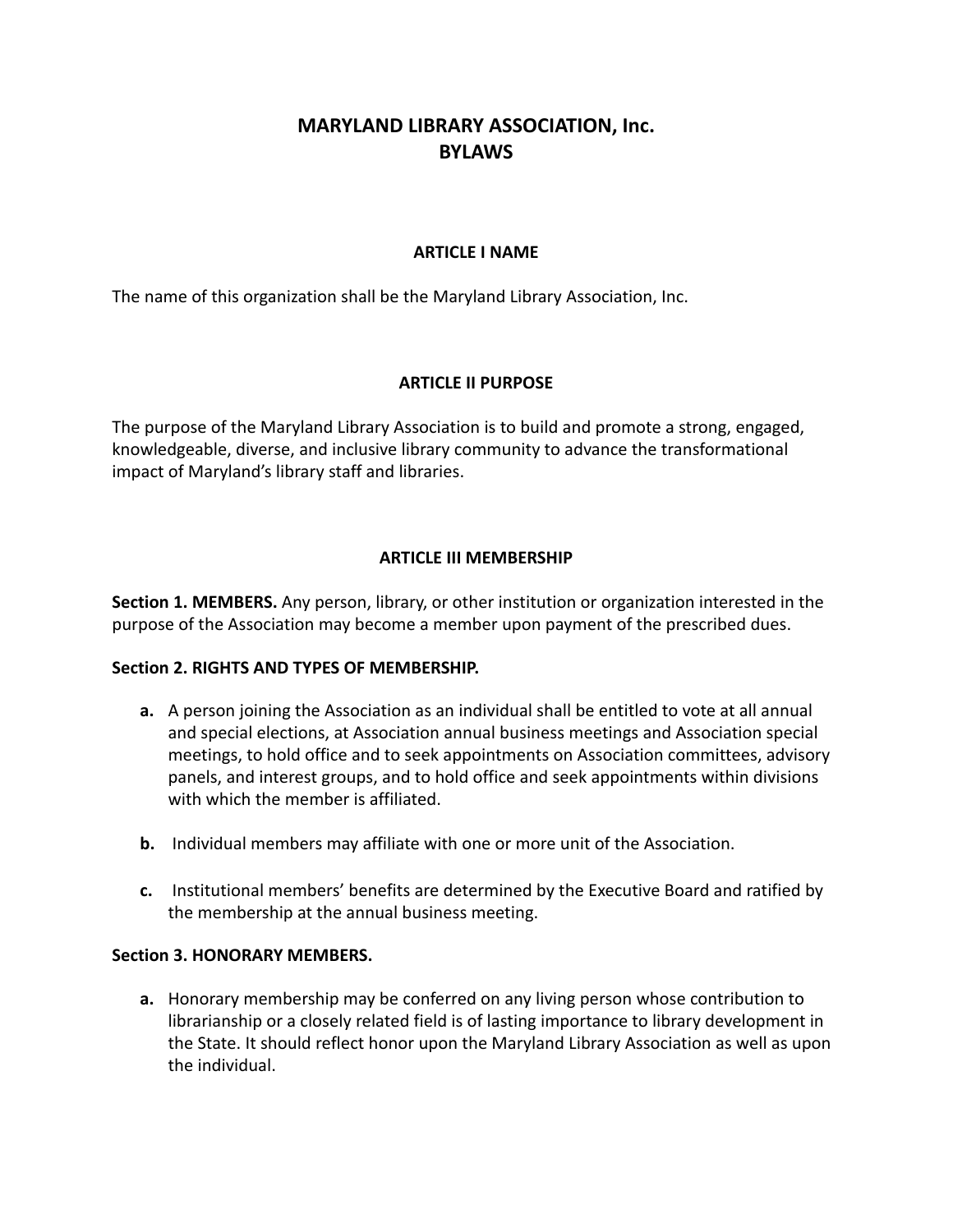- **b.** The Executive Board will elect honorary members upon the written recommendation of a member of the Executive Board or the Awards Committee. A nomination may be approved at any Executive Board meeting.
- **c.** Only living persons will be considered for honorary membership.
- **d.** Honorary members shall pay no dues and shall have all the rights of individual members.

### **Section 4. DUES.**

- a. Dues shall be determined by the Executive Board, subject to ratification by a two-thirds (⅔) majority vote of members participating in the vote; provided notice of those proposed changes shall be given to all voting members at least thirty (30) days prior to the voting deadline. The Executive Board shall have authority to determine the mechanics of voting.
- b. A membership year and anniversary date commences whenever a member pays the prescribed dues to join the Association. Dues are payable annually by the anniversary date.
- c. A member whose dues continue to remain unpaid for one (1) month after the anniversary date and who has been notified of the delinquency shall be automatically dropped from the membership of the Association and its units.
- d. Caucuses may require dues in addition to Maryland Library Association membership and membership to their caucus. These additional dues shall be outlined in the caucus bylaws, and shall be paid by the member to the caucus.

## **ARTICLE IV TYPES OF UNITS OF THE ASSOCIATION**

**Section 1. DIVISIONS.** A division is a unit within the Association that represents a broad-based area of concern and long-term interest in librarianship. Divisions are required to create their own bylaws, in which they outline elected governance of their division. Divisions must also communicate with their membership at least twice per year, conduct at least one (1) membership activity or professional development program in addition to the Annual Conference program, and comply with written procedures of the Association as outlined in the Manual of the Association.

a. **ESTABLISHMENT.** Upon the receipt of a written petition of ten percent (10%) of current Association membership, a majority vote of the Executive Board will authorize the development of a division. After a full fiscal year, the Executive Board by majority vote will grant final approval of the division if the following criteria have been met: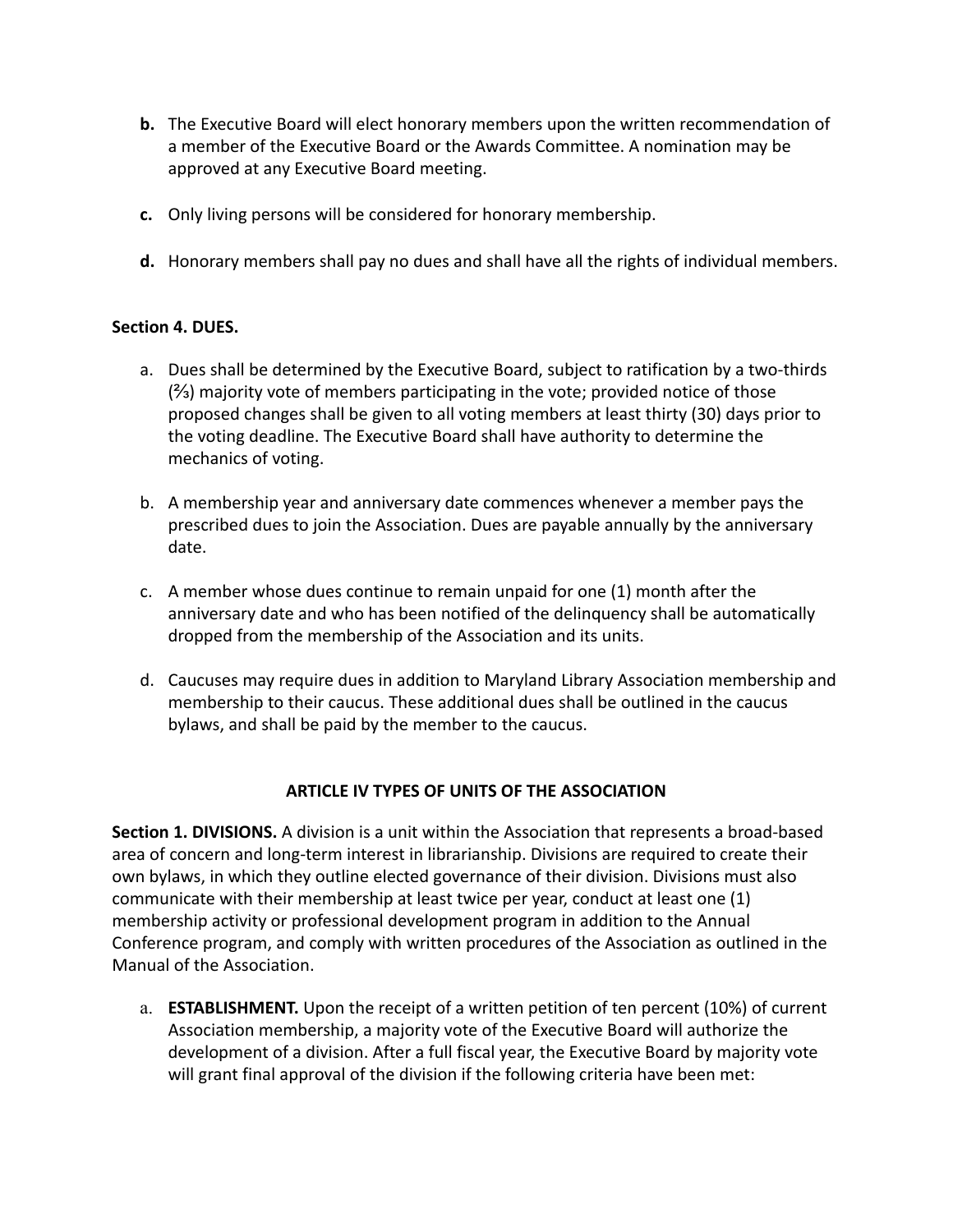- **i.** Nomination of at least one candidate for each divisional elected office.
- **ii.** Communication with its membership at least twice a year.
- **iii.** Conduction of at least one (1) membership activity or professional development program in addition to the Annual Conference program.
- **iv.** Compliance with written procedures of the Association as outlined in the Manual of the Association.
- **v.** Approval of bylaws by the Executive Board of the Association.
- **b. GOVERNANCE.** The officers of the division shall be determined by the division bylaws and elected in the annual election for the Association. Division Presidents shall serve on the Association Executive Board as a voting member.
- **c. DISCONTINUANCE.** Any Division failing to comply with the criteria established will be placed on probation by majority vote of the Executive Board. An action plan approved by the Executive Board to establish viability of the Division shall be developed. If after a probationary period the criteria for establishment are not met, the division will be dissolved by a majority vote of the Executive Board.

**Section 2. INTEREST GROUPS.** An interest group is a unit in the Association that provides a timely and flexible response to a common current interest that crosses divisional lines. Interest groups are required to sponsor one (1) program for the Annual Conference of the Association, but are not required to prepare additional programs throughout the year.

- a. **ESTABLISHMENT.** An interest group may be initiated by the President or upon written petition to the Executive Board by ten (10) Association members and shall become official upon the majority vote of the Executive Board.
- b. **GOVERNANCE**. Interest groups shall choose a chair and an option co-chair to handle the logistics of the group. Neither bylaws nor election of officers through the annual Association election process are required. The chair of each interest group shall be a member of the Advisory Council to the Executive Board.
- c. **DISCONTINUANCE.** Interest groups are designed to continue only as long as the current need exists or the common cross-divisional interest is maintained. An interest group shall be discontinued by majority vote of the Executive Board of the Association.

**Section 3. CAUCUSES.** A caucus is a unit in the Association that is also an affiliate with another outside organization. Caucuses focus on a specific area of interest or experience and provide a holistic approach to professional development, programming, networking, and social opportunities connected to that area of interest or experience.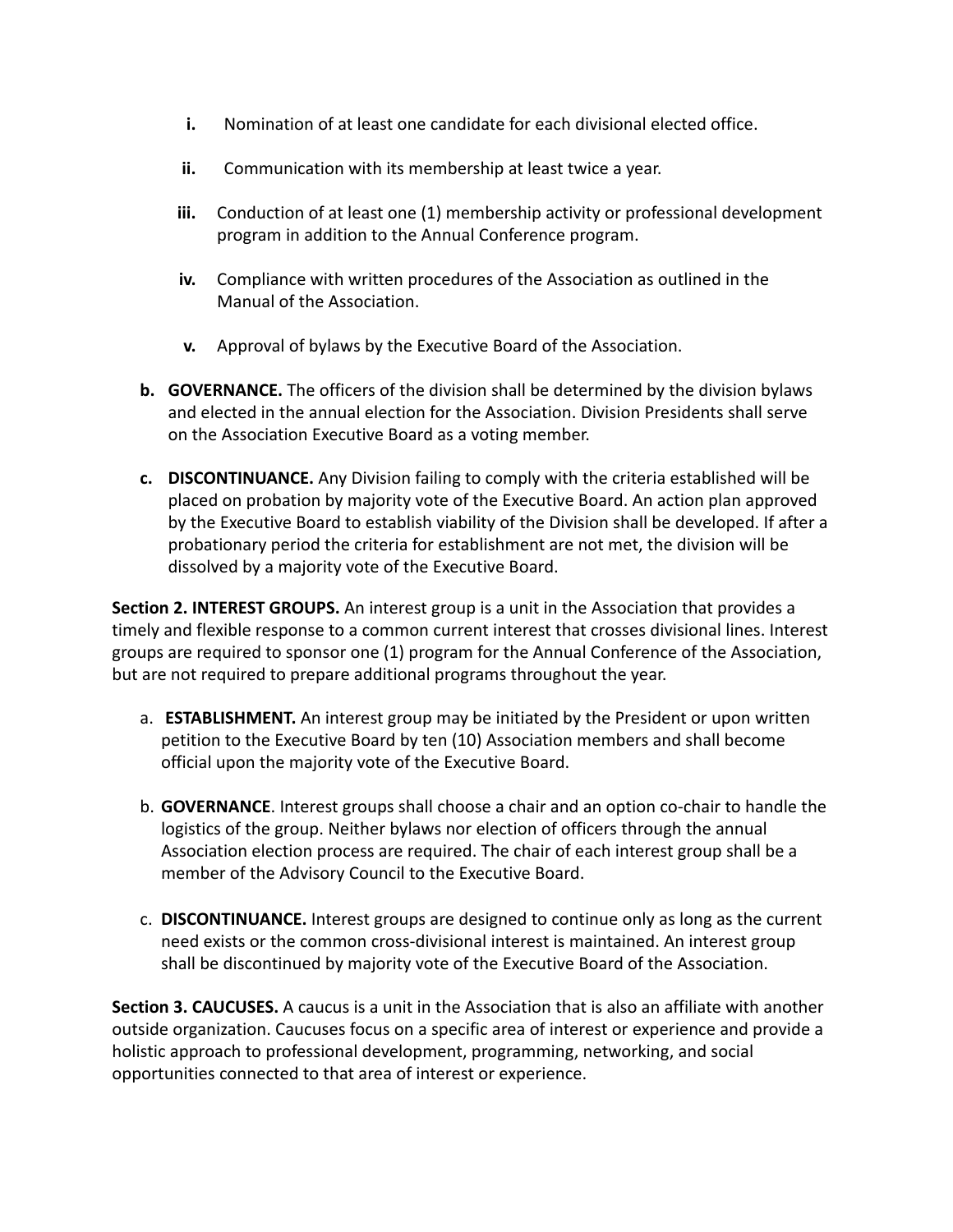- a. **ESTABLISHMENT.** Caucuses shall be established by means of a majority vote by the Executive Board of the Association and with approval of the affiliate organization. Within one (1) fiscal year of the Executive Board's vote, a caucus must reach the following criteria:
	- **i.** Nomination of at least one candidate for each caucus elected office in accordance with the election procedures laid out by the caucus bylaws.
	- **ii.** Communication with its membership at least twice a year.
	- **iii.** Conduction of at least one (1) membership activity or professional development program in addition to the Annual Conference program.
	- **iv.** Compliance with written procedures of the Association as outlined in the Manual of the Association.
	- **v.** Approval of caucus bylaws by the Executive Board of the Association.
- **b. GOVERNANCE**. A caucus shall be governed by a steering committee consisting of a president, vice president, and secretary. The steering committee may also include a treasurer. Caucuses may also include sub-committees focusing on more specific needs and areas of interest within the caucus. A caucus may choose to establish an executive committee, consisting of steering committee members and chairs of each sub-committee. Caucuses may choose to collect a separate membership due from the Association membership dues. The amount collected and use of those dues shall be outlined in the caucus bylaws. Caucus membership, not the Association membership, shall vote for the officers of the steering committee. The process for annual elections of caucus steering committee members and sub-committee chairs shall be outlined in the caucus bylaws.
- **c. DISCONTINUANCE.** Any caucus failing to comply with the criteria established will be placed on probation by majority vote of the Executive Board after consultation with the outside affiliate group. An action plan approved by the Executive Board in consultation with the outside affiliate group to establish viability of the caucus shall be developed. If after a probationary period the criteria for establishment are not met, the caucus will be dissolved by a majority vote of the Executive Board.

**Section 4. ADVISORY PANELS.** Advisory Panels, led by the Advisory Panel Officer, shall be responsible for developing and recommending policy and for monitoring issues within specific areas of jurisdiction corresponding with the major goal areas of the Association. Recommendations for the creation of an Advisory Panel could come from the membership or any member of the Executive Board or Steering Committee, then brought to the Executive Board for discussion.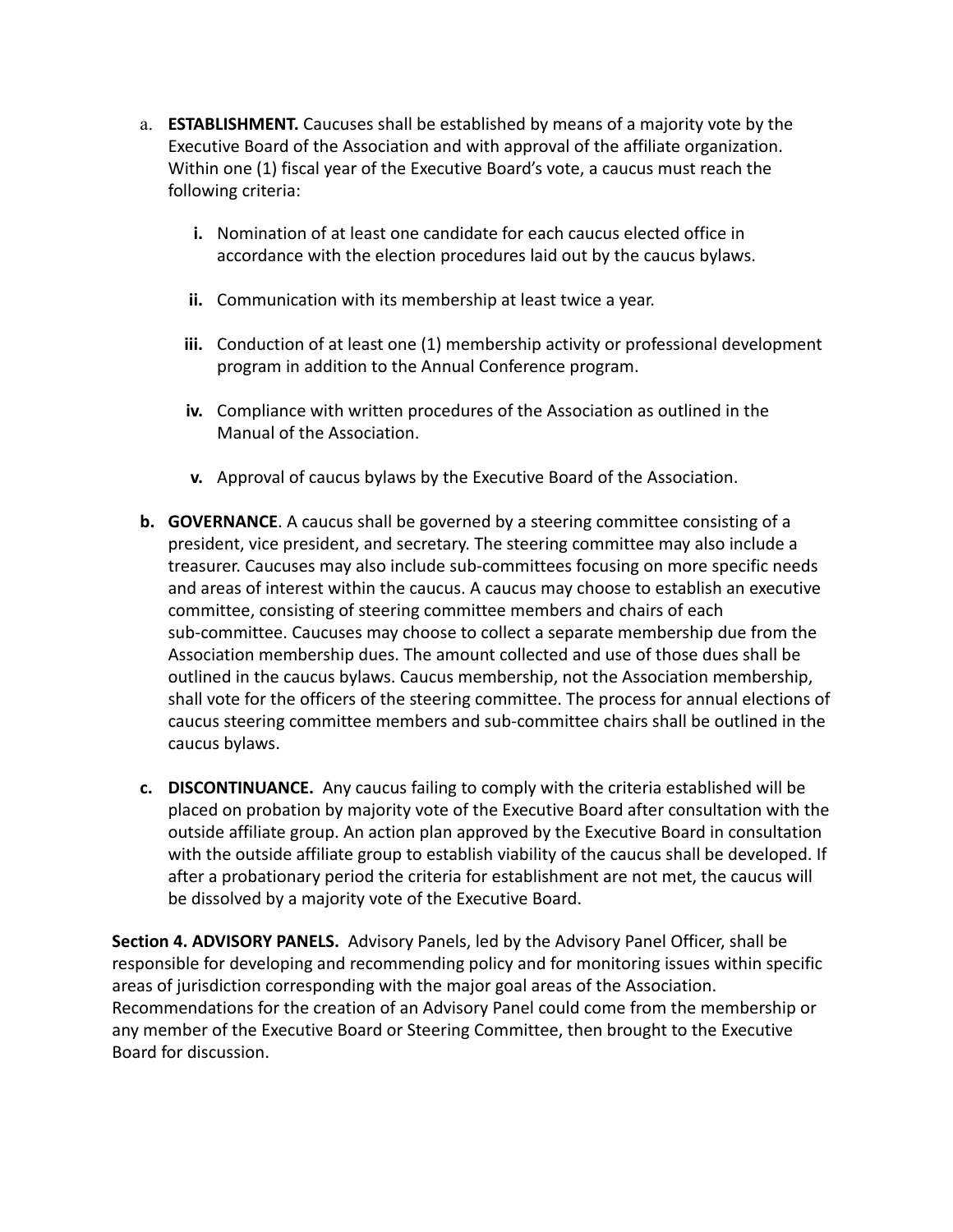- a. **ESTABLISHMENT.** Upon majority vote by the Executive Board, an Advisory Panel will be recommended based on the needs of the Association. Establishment of a new Advisory Panel is only complete when the bylaws have been revised to include the existence of the new Advisory Panel Officer position. Revisions of the bylaws, including an addition of an Advisory Panel Officers, must be approved by a vote of the membership of the Association at the annual membership meeting. Upon recommendation of the new Advisory Panel, the Advisory Panel Officer shall be appointed by the President and approved by the Executive Board of the Association. After appointment by the Executive Board, the new Advisory Panel Chair shall appoint members of the Advisory Panel.
- b. **GOVERNANCE**. Within the respective areas of responsibility as described in the Manual of the Association, each appointed officer with the assistance of his or her advisory panel, is responsible for carrying out the business of the panel and developing and recommending policy to the Executive Board. Each appointed officer shall chair an advisory panel as defined in the Manual of the Association. Advisory panel members shall be appointed by the respective officer in consultation with the President. Advisory Panel chairs shall serve on the Association Executive Board as a voting member.
- c. **DISCONTINUANCE.** Advisory panels may be discontinued when the work they were appointed to do has been completed or is no longer relevant. An advisory panel shall be discontinued by majority vote of the Executive Board of the Association. The bylaws must be revised to remove the advisory panel, which requires a vote by the membership of the Association.

**Section 5. STANDING COMMITTEES.** Standing committees are constituted to perform a continuing function designed to carry out the business of the Association and to implement specific charges by the Executive Board of the Association.

- a. **ESTABLISHMENT.** Standing committees shall be created by a majority vote of the Executive Board of the Association.
- b. **GOVERNANCE.** The chairs of the standing committees shall serve on the Advisory Council to the Executive Board. The Vice President/President-Elect shall appoint, with approval of the Executive Committee, the chairs of standing committees. Committee members shall be appointed by the respective committee chair in consultation with the President which shall be for one (1) fiscal year*.*
- c. **DISCONTINUANCE.** Standing Committees may be discontinued when the work they were appointed to do has been completed or is no longer relevant. A standing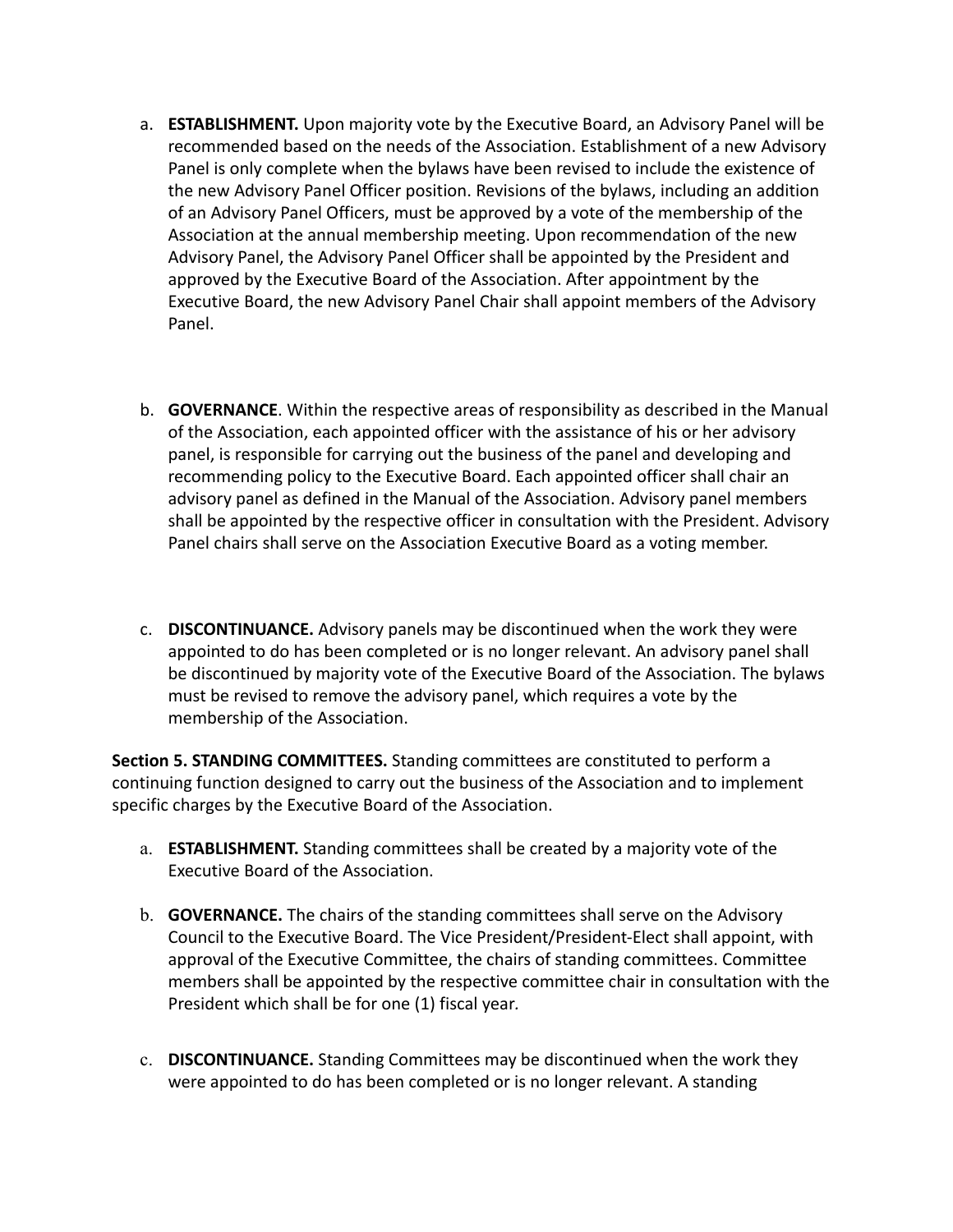committee shall be discontinued by majority vote of the Executive Board of the Association.

**Section 6. AD HOC COMMITTEE.** Ad hoc committees are created to complete a specific task or assignment needed by the Association over a specific time frame.

- a. **ESTABLISHMENT.** Ad hoc committees shall be created by a majority vote of the Executive Board of the Association. The Executive Board shall specify a time during which the committee shall be constituted.
- b. **GOVERNANCE.** The chairs of ad hoc committees shall serve on the Advisory Council to the Executive Board. The Vice President/President-Elect shall appoint, with approval of the Executive Committee, the chairs of ad hoc committees. Committee members shall be appointed by the respective committee chair in consultation with the President which shall be for one (1) fiscal year, or for the duration of the committee. Ad Hoc Committee members shall attend Executive Board meetings when deemed necessary to update the Executive Board on the work being completed by the Ad Hoc Committee.
- c. **DISCONTINUANCE.** Ad Hoc committees shall be dissolved at the end of the time period specified when created or when the work they were appointed to do has been completed.

## **ARTICLE V EXECUTIVE DIRECTOR**

**Section 1. HIRING AND APPOINTMENT PROCESS.** The Steering Committee shall appoint members to a Selection Committee for the Executive Director. The Selection Committee shall determine the means and process of recruiting and interviewing candidates for the position. Upon selection of a candidate, the Executive Director shall be appointed upon the recommendation and approval of the Executive Board.

**Section 2. DUTIES.** The Executive Director of the Maryland Library Association is responsible for the execution of the Association's strategic initiatives, membership relations and development, organizational administration, planning and program initiatives, and external relations. They serve as an ex officio, non-voting member of the Executive Board and Steering Committee.

**Section 3. GROUNDS FOR REMOVAL.** The Executive Board may, upon affirmative majority vote, assign the Executive Director to administrative leave with pay and benefits, suspend without pay for cause, dismiss for cause, or dismiss without cause as outlined in the Director's employment contract. Removal requires the following steps: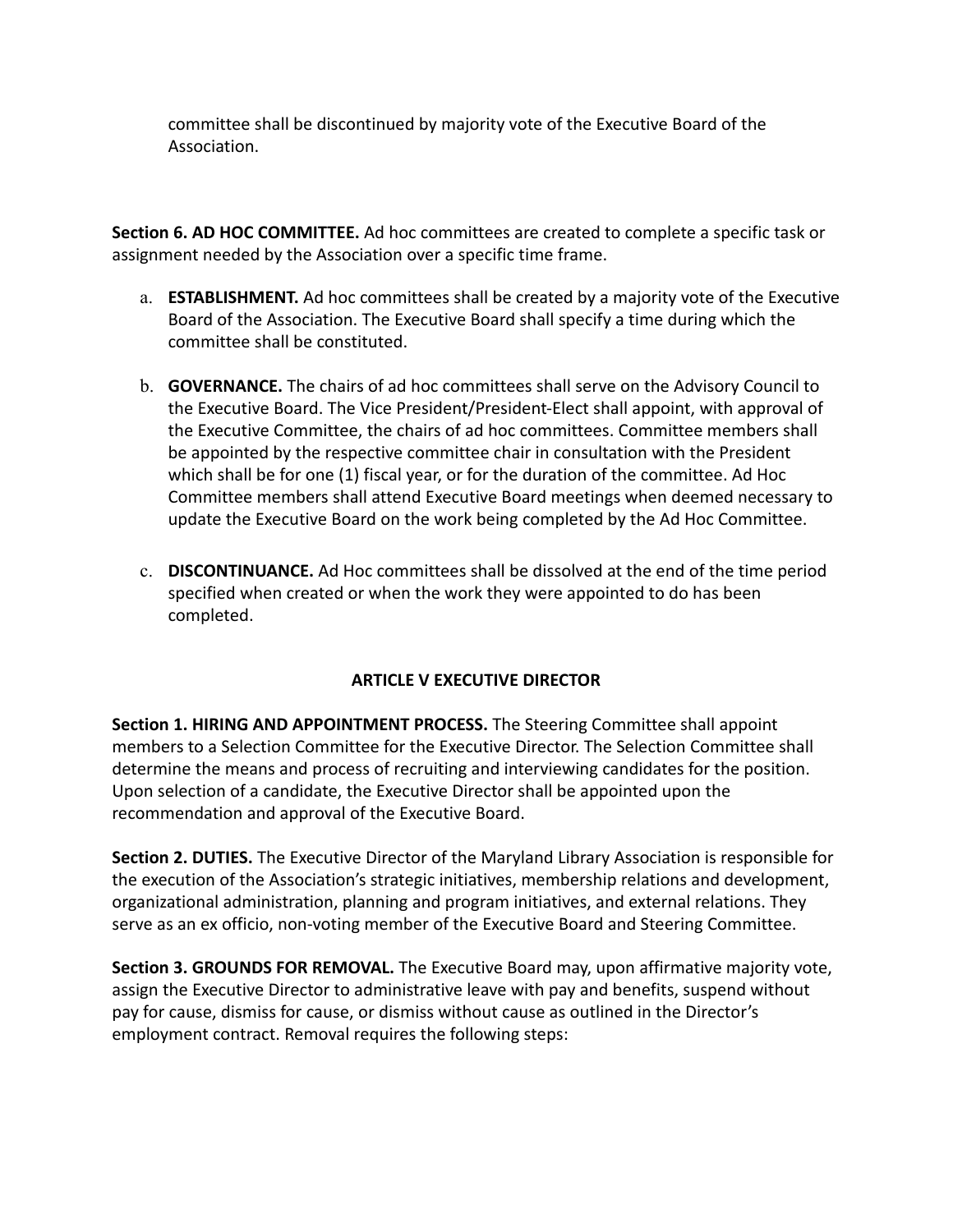- a. Any member of the association may alert a voting member of the executive board or advisory committee of the Executive Director's failure to meet the duties of office or failure to attend meetings.
- b. The executive board will conduct a review of the Executive Director's performance, which may include interviews of other members of the association, observations of the Executive Director's performance, or additional methods.
- c. Removal is accomplished by a two-thirds  $(\frac{2}{3})$  majority vote of the Executive Board.

**Section 4. VACANCY.** In the event of a vacancy in the Executive Director position, the Steering Committee shall be responsible for selecting an Interim Executive Director, as well as a Selection Committee to begin the process of hiring a new Executive Director.

## **ARTICLE VI ELECTED OFFICERS**

**Section 1. ELECTED OFFICERS OF THE ASSOCIATION.** The elected officers of the Association shall be the President, the Vice-President, the Past President, the Secretary, the Treasurer, and the ALA Chapter Councilor. The specific duties of each of the elected officers of the Association shall be outlined in detail within the Manual of the Association.

**Section 2. ELECTED OFFICERS OF UNITS.** The elected officers of units of the Association shall be the President, the Vice-President, and the Secretary. Units may decide to include additional officers for appointment or election which shall be outlined in the individual unit's bylaws. Units with elected officers include divisions and caucuses.

**Section 3. TERMS OF OFFICE FOR ELECTED OFFICERS.** The Vice-President shall be elected for a term of three (3) years, serving the first year after election as Vice-President, the second year as President, and the third year as Past President. The Secretary shall be elected for a term of two (2) years in even-numbered years. The Treasurer shall be elected for a term of two (2) years in odd-numbered years. The American Library Association Chapter Councilor shall be elected for terms as prescribed by the Bylaws of the American Library Association. Elected officers may serve two (2) consecutive terms and shall be eligible for reelection after one year out of office. Elected officers for divisions and caucuses shall serve a term of one (1) year. The elected officer term limits shall be set by the division or caucus and stated in their bylaws. The terms of office shall correspond to the fiscal year of the organization, which shall be 1 July through 30 June. Partial terms served due to replacing officers who have left mid-term will not count toward term limits.

**Section 4. GROUNDS FOR REMOVAL FROM ELECTED OFFICE.** Elected officers may be removed from office due to repeated failure to attend meetings and/or failure to meet the duties of the office. Removal requires the following steps: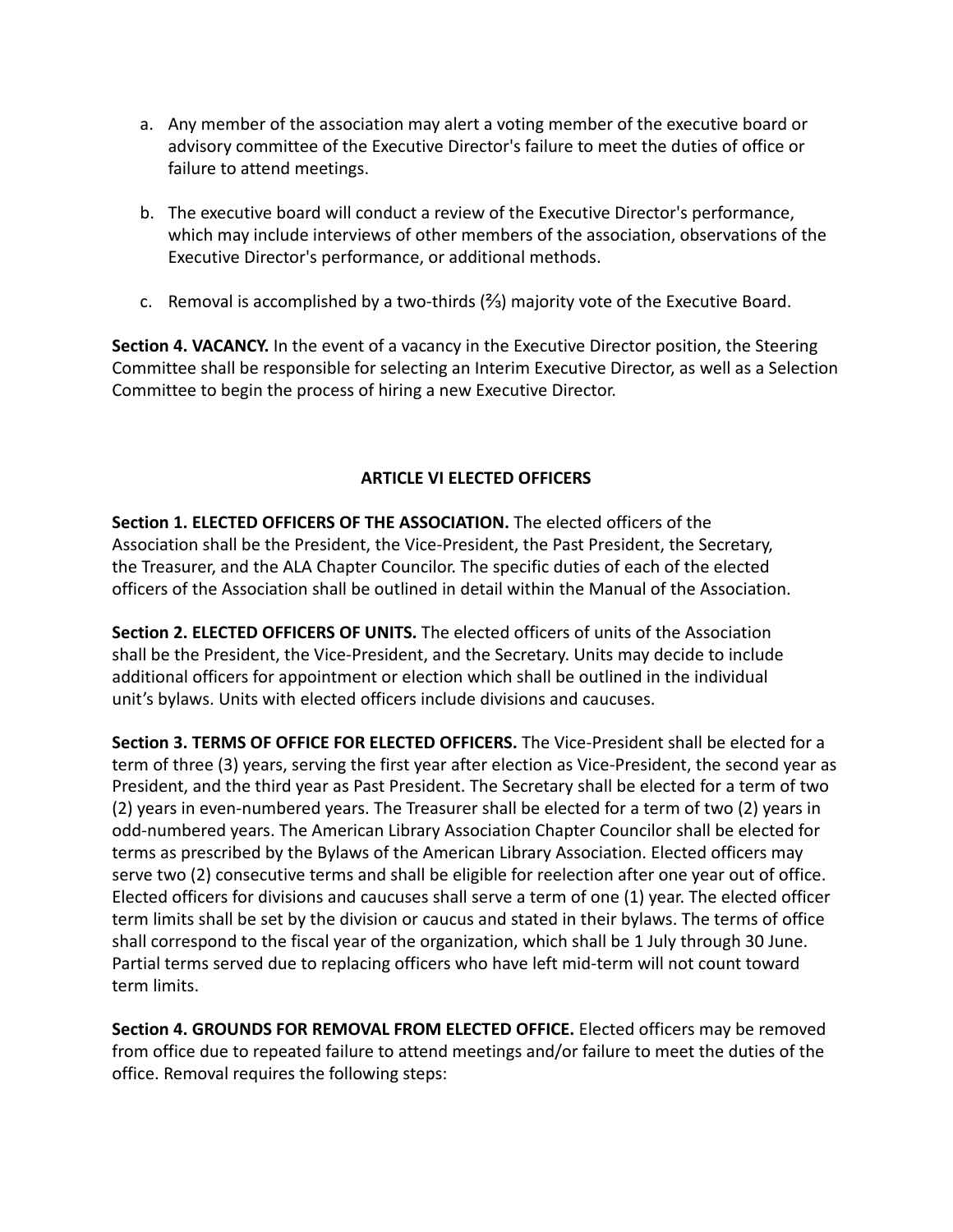- **a.** In the case of an Association-wide office, any member of the Association may alert a voting member of the Executive Board or advisory committee of the elected-officer-in-question's failure to meet the duties of the office or failure to attend meetings.
- **b.** The Executive Board or unit-elected officer notified will conduct a review of the elected-officer-in-question's performance, which may include interviews of other members of the Association, observations of the officer's performance, or additional methods.
- **c.** Removal is accomplished by a two-thirds (⅔) majority vote of the Executive Board for Association-wide offices.
- **d.** Removal procedures for elected officers of units shall be defined within that unit's bylaws.

## **ARTICLE VII APPOINTED OFFICERS**

**Section 1. APPOINTED OFFICERS.** With the approval of a majority vote of the Executive Board, the Vice President/President-Elect shall appoint for the year in which they will serve as President: an Assistant Conference Director, a Legislative Officer, an Intellectual Freedom Officer, an Equity, Diversity, and Inclusion Officer, and a Professional Development Officer.

**Section 2. TERMS OF OFFICE FOR APPOINTED OFFICERS.** Appointed officers serve for a one-year term, with the exception of the Assistant Conference Director who is appointed for a term of two (2) years, serving the first year as the Assistant Conference Director and the second year as the Conference Director. Appointed officers may serve four (4) consecutive one (1) year terms and shall be eligible for reappointment after one (1) year out of office. The terms of office shall correspond to the fiscal year of the organization, which shall be 1 July through 30 June. Partial terms served due to replacing officers who have left mid-term will not count toward term limits.

**Section 3. GROUNDS FOR REMOVAL FROM APPOINTED OFFICE.** Appointed officers may be removed from office due to repeated failure to attend meetings and/or failure to meet the duties of the office. Removal requires the following steps:

- a. Any member of the Association may alert a voting member of the Executive Board or advisory committee of the appointed-officer-or-chair-in-question's failure to meet the duties of office or failure to attend meetings.
- b. The Executive Board or advisory committee notified will conduct a review of the appointed-officer-or-chair-in-question's performance, which may include interviews of other members of the Association, observations of the officer's or chair's performance, or additional methods.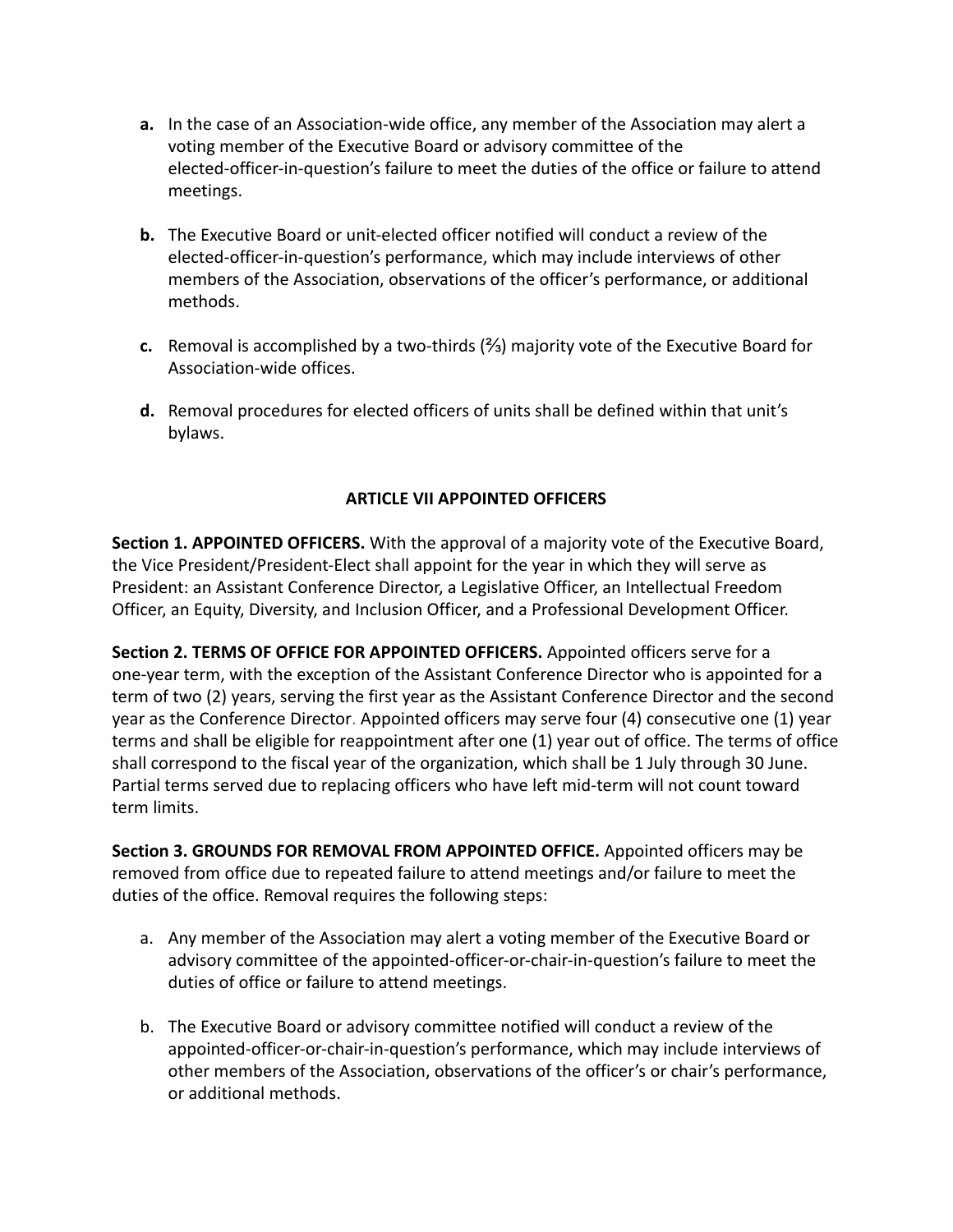c. Removal is accomplished by a two-thirds  $(½)$  majority vote of the Executive Board for Association-wide offices.

**Section 4. APPOINTED COMMITTEE CHAIRS.** The President, subject to the approval of the Executive Board, shall appoint committee chairs to lead standing committees or ad hoc committees for the performance of specific duties as determined by the Executive Board. Such appointments shall terminate with the completion of assignments or at the end of the fiscal year. Those appointed as committee chairs shall attend Executive Board meetings when deemed necessary to update the Executive Board on the work being completed.

## **ARTICLE VIII EXECUTIVE BOARD/STEERING COMMITTEE**

**Section 1. EXECUTIVE BOARD MEMBERSHIP.** The Executive Board shall consist of the President, Vice President, Past President, Secretary, Treasurer, ALA Chapter Councilor, the division presidents**,** the caucus presidents, the Conference Director, the Legislative Officer, the Intellectual Freedom Officer, the Equity, Diversity, and Inclusion Officer, and the Professional Development Officer. The Executive Director of the Association shall serve as an ex-officio non-voting member of the Executive Board.

**Section 2. STEERING COMMITTEE MEMBERSHIP.** The officers of the Association and the Conference Director shall constitute the Steering Committee of the Executive Board. The Executive Director of the Association shall serve as an ex-officio non-voting member of the Steering Committee of the Executive Board.

**Section 3. DUTIES.** The Executive Board shall constitute the managing board of the Association. As such, it shall have power and authority to carry out policies of the Association and have custody of all property of the Association. Between meetings of the Executive Board, the Steering Committee may act in lieu of the Executive Board when deemed necessary by the Executive Director or MLA President, although it may not modify any action taken by the Executive Board and its actions shall not be binding or constitute policy until approved by the Executive Board. In consultation with the Executive Director, the Steering Committee considers and prioritizes business for the Executive Board agenda and supports the Executive Director in carrying out Association responsibilities. Specific duties of the Executive Board and Steering Committee are outlined in the Manual of the Association.

**Section 4. LIMITATION OF AUTHORITY.** No action or resolution shall be binding or constitute an expression of the policy of the Association until it shall have been approved by the Executive Board. The President, the American Library Association Chapter Councilor, and the Legislative Officer may speak for the Association on pertinent issues when conditions preclude consultation with the Executive Board.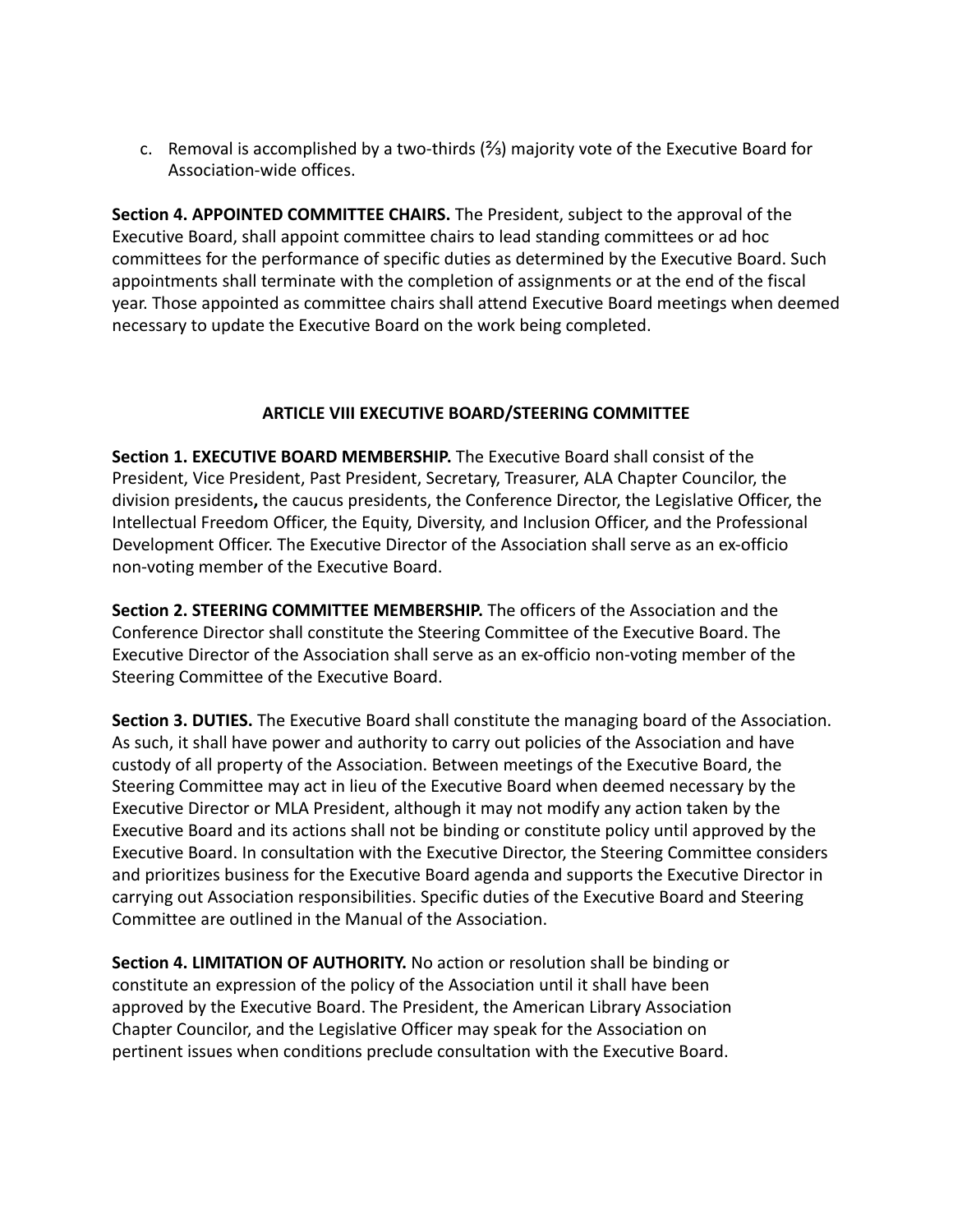**Section 5. VACANCIES.** Any vacancy occurring on the Executive Board by reason of resignation, removal, or death shall be filled in the following manner:

- a. President: The Vice President/President-Elect shall automatically assume the duties of the President.
- b. The Vice President/President-Elect: The office will remain vacant if caused by the incumbent's elevation to the office of President and is within six (6) months of the start of the next term. If the vacancy occurs in the first 6 months of the term or if the vacancy occurs other than by succession to the presidency, a special election shall be held.
- c. Division or Caucus President: To be filled in accordance with the rules governing the division or caucus.
- d. Any other vacancy on the Executive Board shall be filled by appointment of the President with the approval by a majority vote of the Executive Board. Those appointees shall serve out the term of the individual elected or appointed to that office.

**Section 6. QUORUM.** A simple majority of over 50% of the members of the Executive Board shall constitute a quorum.

## **ARTICLE IX ADVISORY COUNCIL TO THE EXECUTIVE BOARD**

**Section 1. MEMBERSHIP.** The Assistant Legislative Officer, the Assistant Conference Director, the chairs of the interest groups, standing committees, and ad hoc committees shall constitute an advisory council to the Executive Board. Upon appointment by the President and with Executive Board approval, representatives/liaisons from the Association to other similar organizations may serve on the Advisory Council.

**Section 2. RIGHTS AND PRIVILEGES**. The members of the Advisory Council shall have the privilege of attending and participating in all meetings of the Executive Board except executive sessions, but shall not have the right to vote.

## **ARTICLE X MEETINGS**

**Section 1. MEETINGS.** All meetings of the Association shall be held at times and in places determined by the Executive Board. Meetings may be in-person or virtual and will be communicated no less than one week prior to the meeting date.

a. There shall be an annual meeting held each spring to transact the business of the Association.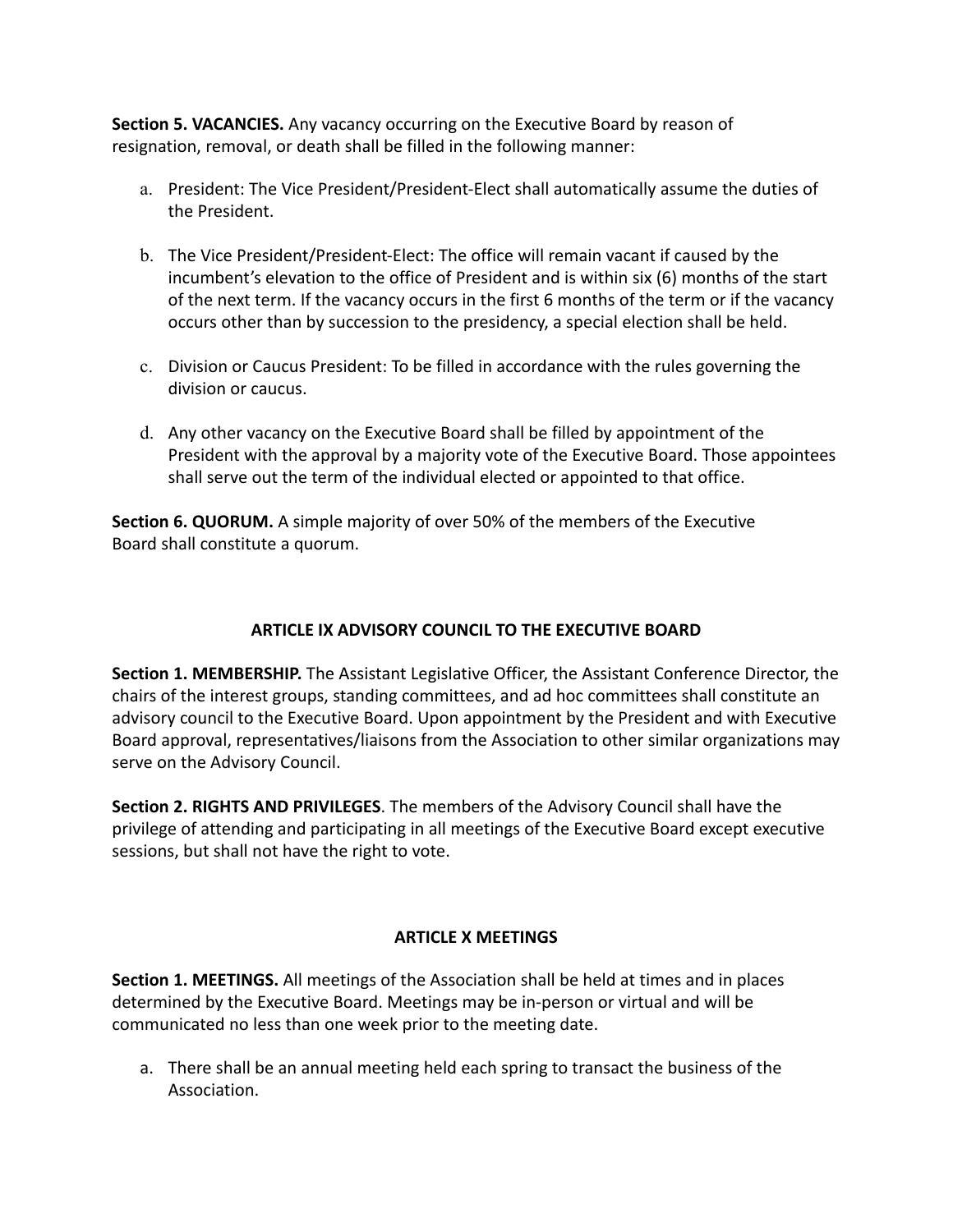- b. Special meetings may be called by the Executive Board for the purpose of transacting extraordinary business of the Association. Such meetings shall only be open to members of the Association. The members present shall constitute a quorum provided the membership has been notified at least five (5) days in advance of the meeting date.
- c. Meetings of the Executive Board shall be held at least once every two (2) months on a schedule established by the President.
- d. Meetings of the Steering Committee shall be held at least once every two (2) months on a schedule established by the President.

**Section 2. QUORUM.** At any meeting of the Association for the transaction of business, the members present shall constitute a quorum.

**Section 3. ATTENDANCE.** Attendance is expected at all meetings of their respective units and at all meetings of the Association as outlined in the Manual of the Association. A unit may send a substitute to attend meetings in their place.

**Section 4. CONDUCTING BUSINESS BETWEEN ANNUAL MEETINGS.** Voting by the membership as a whole may be authorized by the Executive Board between annual meetings when, in its opinion, such action is warranted. Two thirds (2/3) of those voting shall be required to approve any issue. The Executive Board shall have authority to determine the mechanics of voting.

## **ARTICLE XI NOMINATIONS AND ELECTIONS**

**Section 1. COMMITTEE**. The President of the Association, with the approval of the Executive Board, shall appoint the chair of the Nominations and Elections Committee, who shall appoint a committee. It shall consist of no fewer than three (3) members. The Nominations and Elections Committee shall nominate candidates for elective offices of the Association as a whole and conduct the annual election for the Association as a whole and for all divisions.

**Section 2. CANDIDATES.** The Nominations and Elections Committee shall select at least two (2) candidates for each elective office of the Association. The Committee shall present the names of candidates, together with their written acceptances, to the Executive Board no later than five (5) months before the annual business meeting of the Association. The Executive Board shall make suitable provisions for promptly informing the membership of these nominations. Additional candidates may be nominated by petition, which states the name of the candidate and includes the written acceptance of the candidate. Petitions must be supported by the signatures of ten (10) members of the Association. Petitions must be sent to